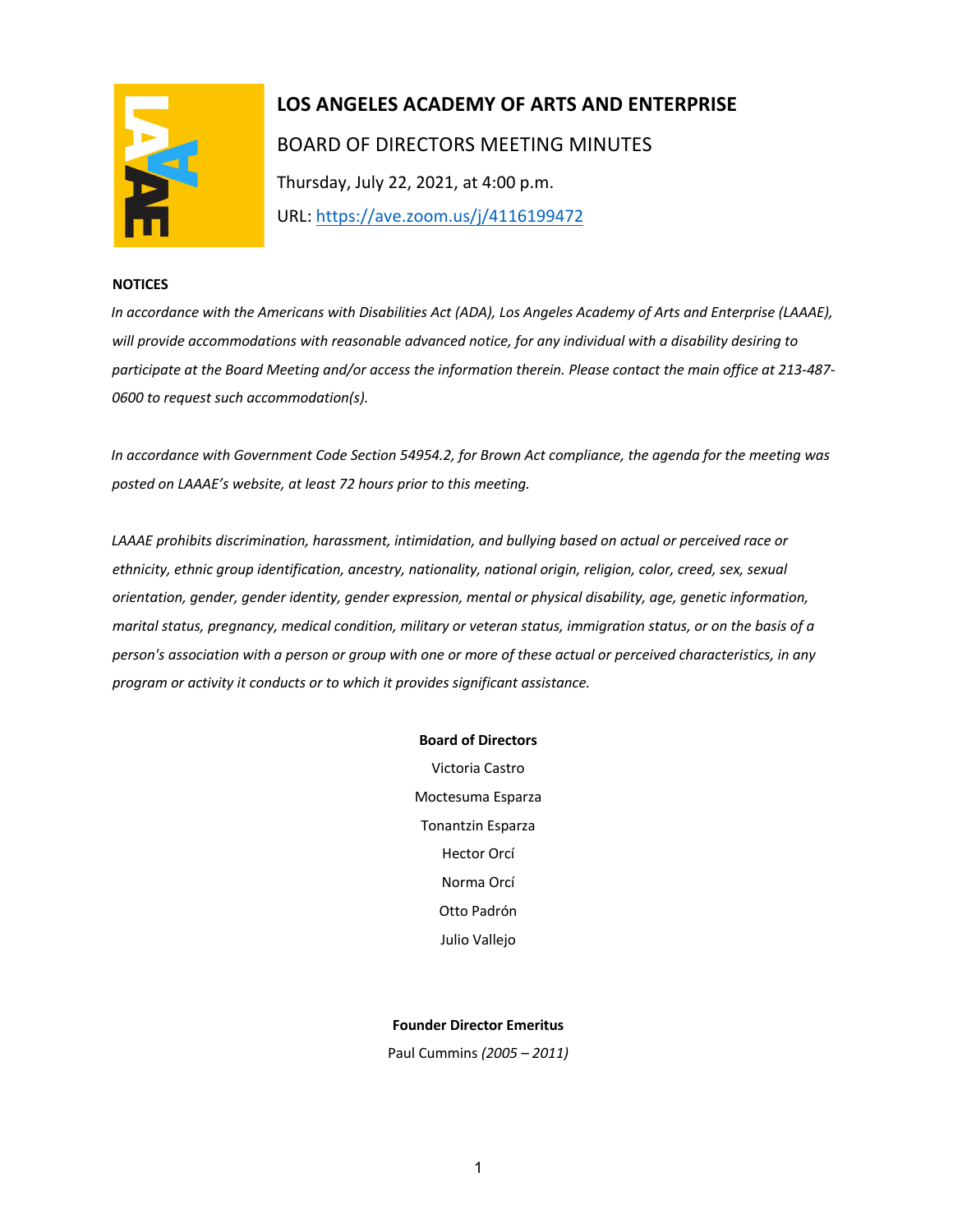### **AGENDA**

1. Welcome - Call to Order - Roll Call - Establish Quorum *(Action Item)*

Board Chair Moctesuma Esparza called the meeting to order at 4:12 pm. Mr. Esparza reminded attendees that the meeting was held virtually pursuant to the Governor's Executive Orders and other regulatory guidance related to the COVID-19 pandemic. Roll call was made, and quorum was established. Board members who participated in the meeting included: Victoria Castro, Moctezuma Esparza, Tonantzin Esparza, and Julio Vallejo. Others who participated in the meeting included: Jessica Argueta, Bianca Caraza, Daniel Calvo, David Calvo, Mariela Calvo, David DeFrenza, Wilfredo Flores, Amanda Goodwin, and Kriscia Tejada.

2. Approval of Agenda *(Action Item)*

The board unanimously approved the July 22, 2021, meeting agenda. Motion to approve by Victoria Castro; second by Tonantzin Esparza.

3. Stakeholder Update (*Non-Action Item*)

Wilfredo Flores provided an update on fundraising including the Dodger's foundation, mental health, and PBIS grants. Kriscia Tejada provided an update on summer school programming. A music video presented created by LAAAE students during summer programming was presented.

- 4. Public Comment on Agenda or Non-Agenda Items (*Non-Action Item*) There was none.
- 5. Approval of Previous Meeting Minutes *(Action Item)* The board unanimously approved the June 17, 2021, minutes. Motion to approve by Victoria Castro; second by Tonantzin Esparza.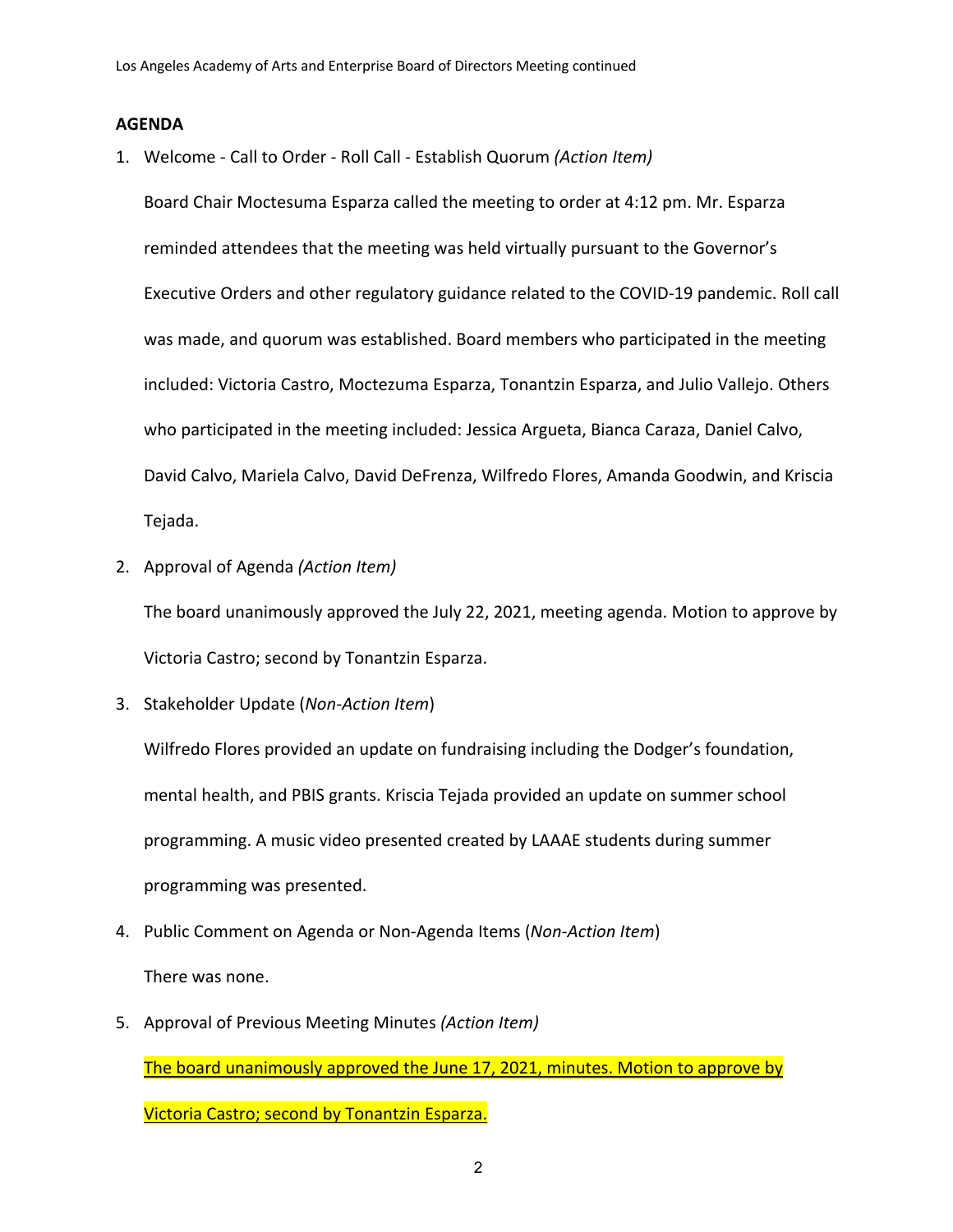Los Angeles Academy of Arts and Enterprise Board of Directors Meeting continued

- 6. Principal Update (*Non-Action Items*)
	- a. Enrollment Update
	- b. Academic Update and Accreditation Renewal
	- c. Arts Update
	- d. Students of the Month

May 2021

- i. Empathy: Arely Vasquez / Telesforo Gonzalez
- ii. Integrity: Ingrid Aviles / Elvis Montalvo
- iii. Respect: Jeidy Perez-Benitez / Daisy Gomez
- iv. Perseverance: Carla Bedolla / Bryan Lopez Izaguirre
- v. Innovation: Alexander Nicolas / Marcela Lopez Hernandez

David Calvo provided an enrollment update. The Accrediting Commission for Schools,

Western Association of Schools and Colleges (WASC) granted a continued six-year

accreditation through June 30, 2027 with a mid-cycle progress report. The May 2021

students of the month were recognized.

- 7. Consent Agenda *(Action Item)*
	- a. Adoption of Board Meeting Calendar
	- b. Adoption of Cafeteria Plan for Employee Benefits
	- c. Adoption of CaliforniaChoice Benefits for Employees
	- d. Adoption of CharterSAFE Proposal for Insurance Coverage
	- e. Adoption of Consolidated Application (ConApp)
	- f. Acceptance of Grant Funding from Great Public Schools Now (GPSN)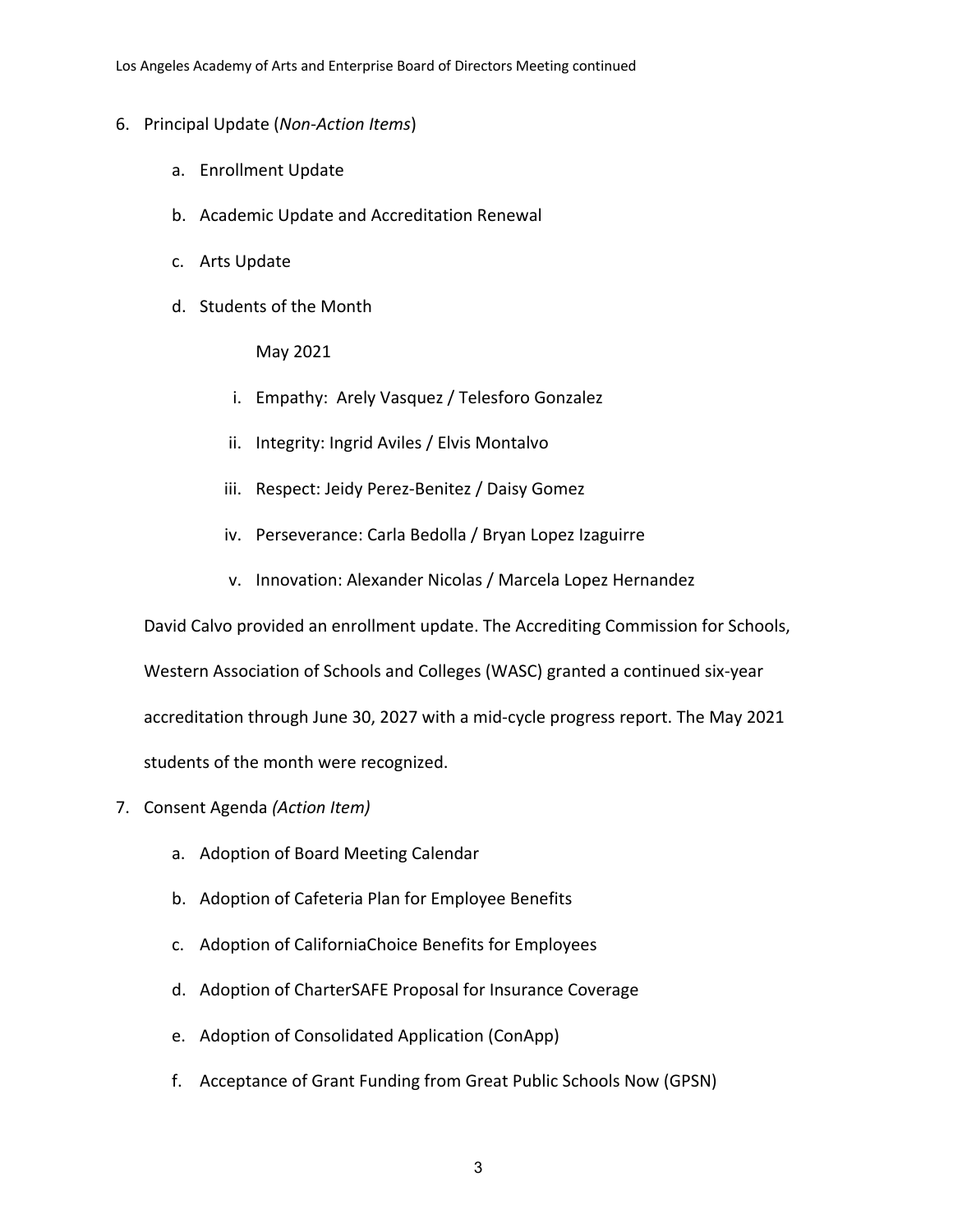- g. Adoption of Contract with InSite Street Media for Bus Bench Marketing
- h. Adoption of Contract with The Lamar Companies for Billboard Marketing
- i. Adoption of Contract with Los Angeles County Office of Education (LACOE) to Participate in School-Based COVID-19 Testing 2020-2023
- j. Adoption of Contract with Los Angeles County Office of Education (LACOE) for Positive Behavior Interventions and Support (PBIS) Consulting and Training Services
- k. Acceptance of Grant Funding from No Kid Hungry
- l. Adoption of Administrative Services Agreement with Sterling Administration for COBRA and Flexible Spending Account Plan for Employee Benefits
- m. Adoption of Nondiscrimination Testing for Employee Benefits

The board unanimously adopted the consent agenda including items 7.a. though 7.m. as listed above. Motion to adopt consent agenda by Victoria Castro; second by Tonantzin Esparza.

- 8. New Business *(Action Items)*
	- a. Approval of Financial Reports
		- i. Balance Sheet (May/June 2021)
		- ii. Income Statement (May/June 2021)
		- iii. Budget to Actuals (May/June 2021)
		- iv. Cash Flow (May/June 2021)
		- v. Check Register (May/June 2021)
		- vi. Bank Reconciliations (May/June 2021)

Financial reports were not presented. No action was taken.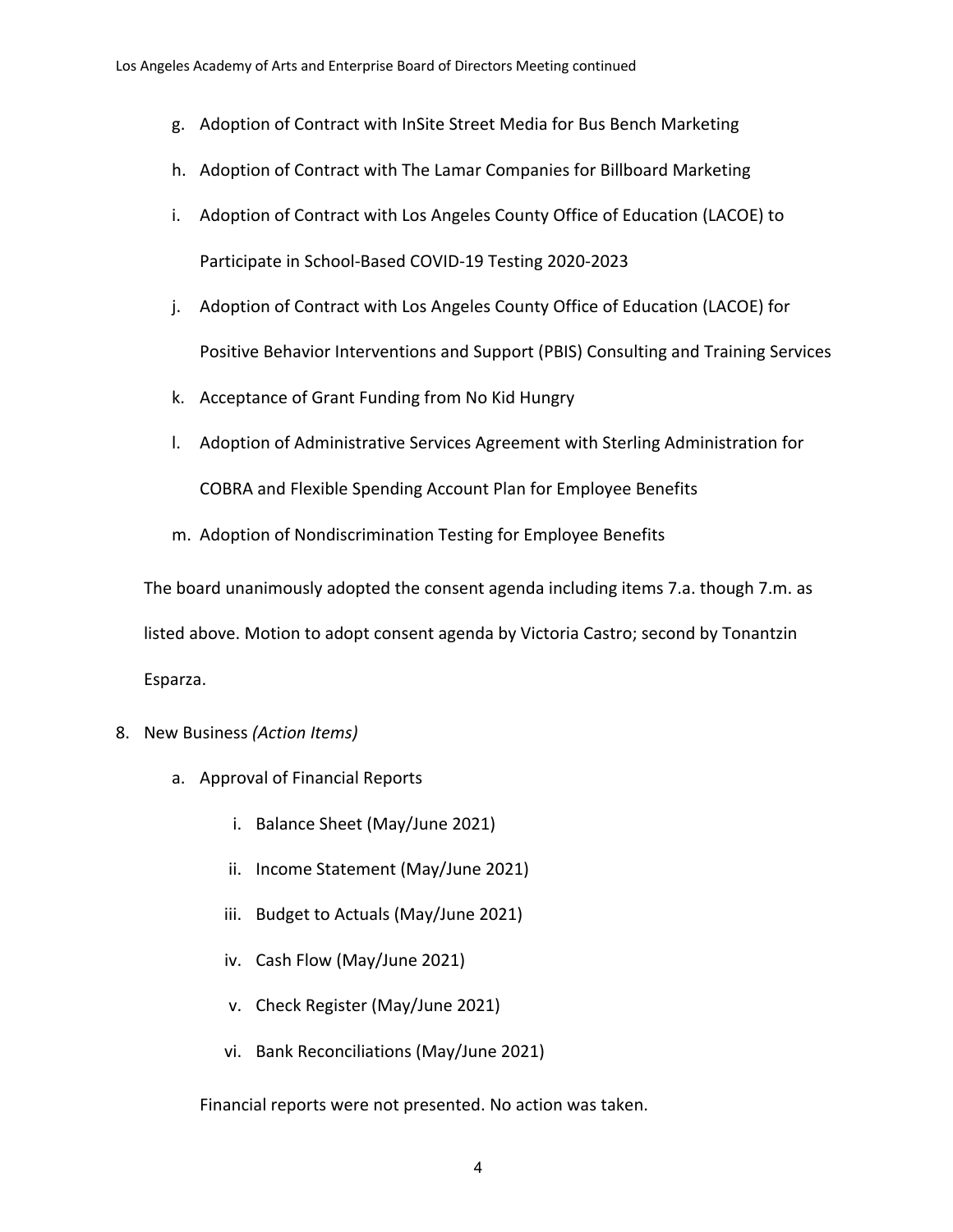- b. Resolution that an Emergency Situation no Longer Exists in Accordance with Government Code § 54956.5 and as Adopted by the Board on March 16, 2020 The board unanimously resolved item 8.b. Motion to resolve by Victoria Castro; second by Tonantzin Esparza.
- c. Adoption of America Rescue Plan (ARP), Elementary and Secondary School Relief Fund (ESSER III), Safe Return to In-Person Instruction, Local Education Agency Plan The board unanimously adopted item 8.c. Motion to adopt by Victoria Castro; second by Julio Vallejo.
- d. Adoption of Amendment to Single-Year Co-Location Charter School Facilities Use Agreement with Los Angeles Unified School District (LAUSD) The board unanimously adopted item 8.d. Motion to adopt by Victoria Castro; second by Tonantzin Esparza.
- e. Adoption of Declaration of Need for Fully Qualified Educators The board unanimously adopted item 8.e. Motion to adopt by Victoria Castro; second by Tonantzin Esparza.
- f. Adoption of Local Assignment Option Policy

The board unanimously adopted item 8.f. Motion to adopt by Victoria Castro; second by Tonantzin Esparza.

g. Adoption of Committee on Assignments Members

Committee on Assignments member recommendations were David DeFrenza, Bianca Caraza, and Darren Hayakawa. The board unanimously adopted item 8.g. Motion to adopt by Victoria Castro; second by Julio Vallejo.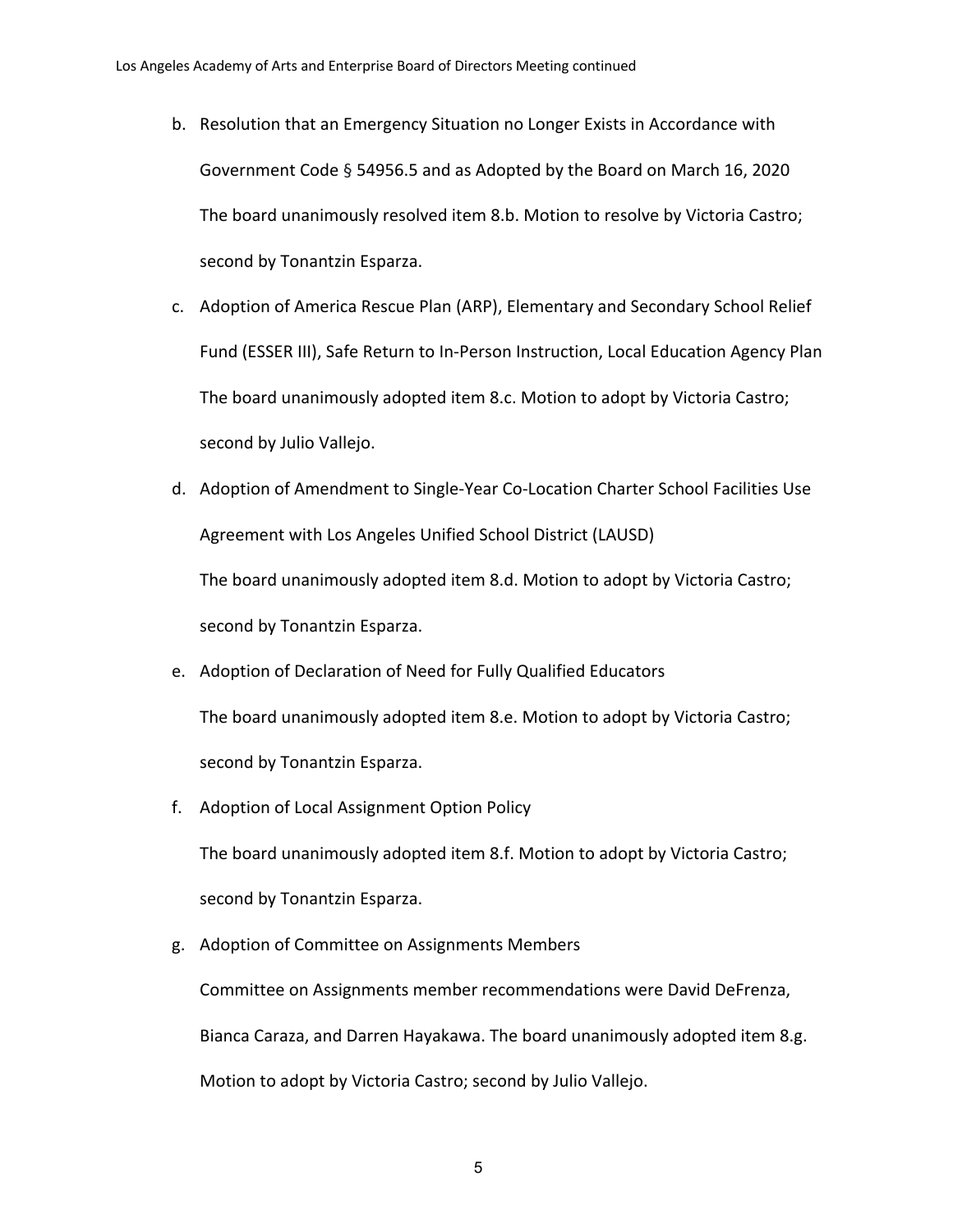h. Adoption of Local Assignment Option for Daniel Calvo

The board unanimously adopted item 8.h. Motion to adopt by Victoria Castro;

second by Julio Vallejo.

i. Discussion and Potential Action Regarding the Notice of Intent (NOI) filed for the Miramar Campus

No action was taken.

j. Adoption of Agreement for Special Services with Atkinson, Andelson, Loya, Ruud & Romo Law Firm

The board unanimously adopted item 8.j. Motion to adopt by Victoria Castro; second by Tonantzin Esparza.

- k. Adoption of Agreement with Henry Casas to Provide Community Relations Services The board unanimously adopted item 8.k. Motion to adopt by Victoria Castro; second by Julio Vallejo.
- 9. Announcements (*Non-Action Item*)

There were none.

- 10. Closed Session *(Action Items)*
	- a. Public Employment, Title: Principal
	- b. Conference with Legal Counsel Existing Litigation (Government Code § 54956.9(d)(1))

*Los Angeles Academy of Arts and Enterprise v. Denley Investment Management Company, Inc.; 600 S LaFayette Associates, LLC; and Mehdi Bolour*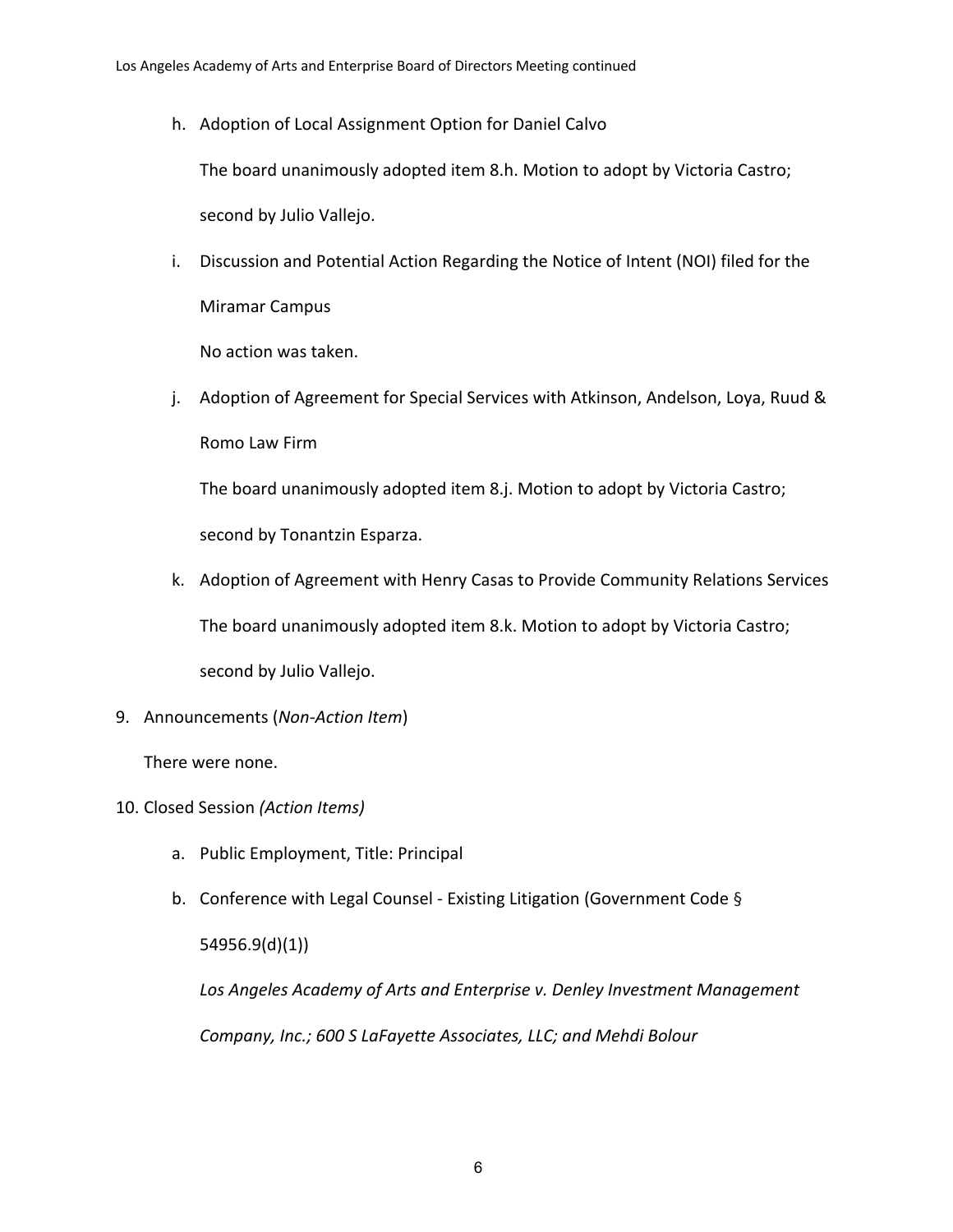The board unanimously recessed into closed session at 4:36 pm. Motion to recess by Victoria Castro; second by Julio Vallejo. The board reconvened from closed session at 4:58 pm. The board unanimously reclassified David DeFrenza from Assistant Principal to Principal, subject to an agreement and organizational matrix presentation to be discussed at the next meeting. No other action was taken.

## 11. Adjournment

The board unanimously adjourned the meeting at 4:59 pm. Motion to adjourn by Victoria Castro; second by Julio Vallejo.

\_\_\_\_\_\_\_\_\_\_\_\_\_\_\_\_\_\_\_\_\_\_\_\_\_\_\_\_\_\_\_\_\_\_ \_\_\_\_\_\_\_\_\_\_\_\_\_\_\_\_\_\_\_\_\_\_\_\_\_\_\_\_\_\_

Signed:

Julio Vallejo, Secretary **Date**